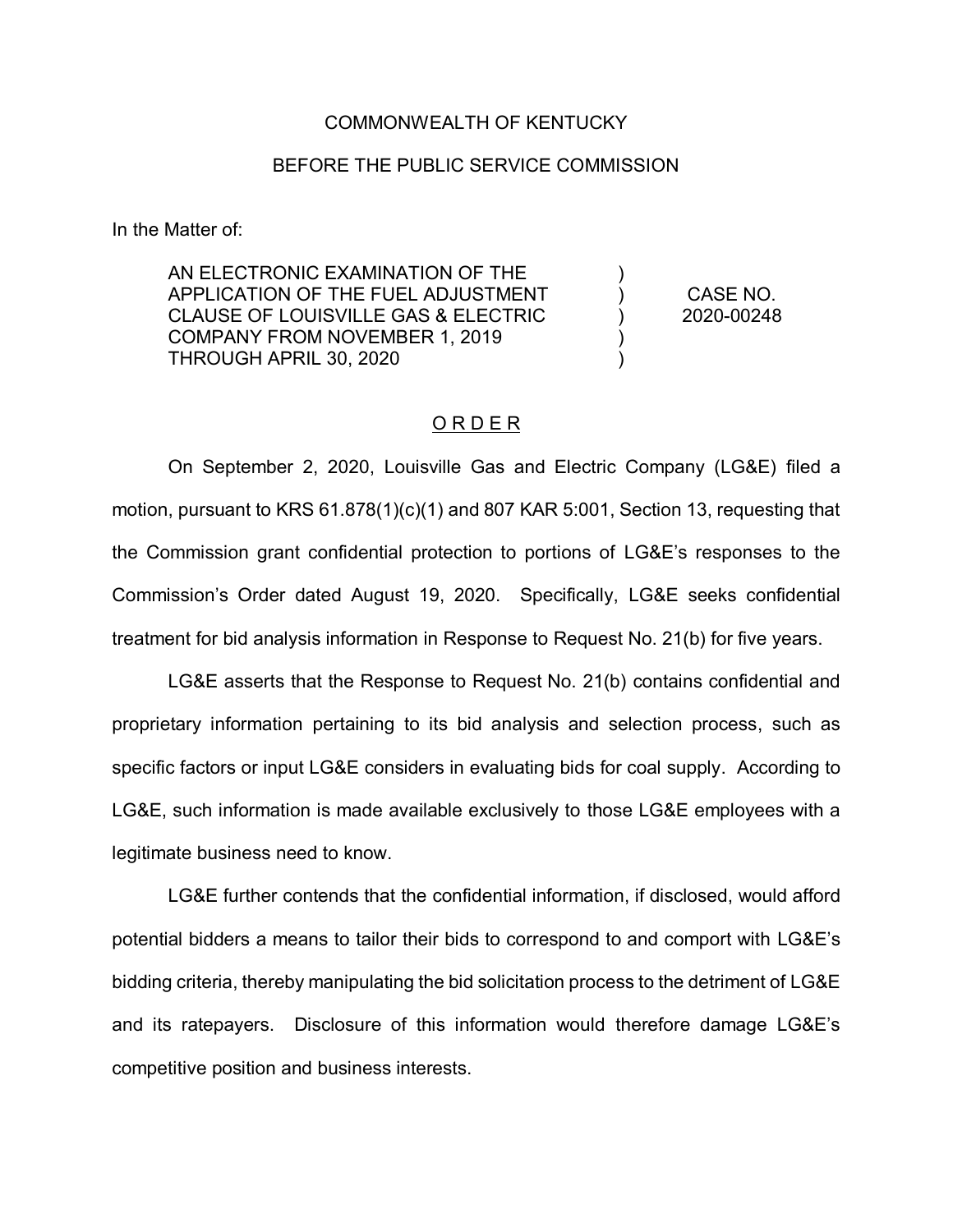Having considered the motion and the material at issue, the Commission finds that the Response to Request No. 21(b) is generally recognized as confidential or proprietary; it therefore meets the criteria for confidential treatment and is exempted from public disclosure pursuant to KRS 61.878(1)(c)(1) and 807 KAR 5:001, Section 13.

IT IS THEREFORE ORDERED that:

1. LG&E's motion for confidential treatment is granted.

2. The designated material granted confidential treatment by this Order shall not be placed in the public record or made available for public inspection five years or until further Order of this Commission.

3. Use of the designated material granted confidential treatment by this Order in any Commission proceeding shall comply with 807 KAR 5:001, Section 13(9).

4. LG&E shall inform the Commission if the designated material granted confidential treatment by this Order becomes publicly available or no longer qualifies for confidential treatment.

5. If a nonparty to this proceeding requests to inspect the material granted confidential treatment by this Order and the period during which the material has been granted confidential treatment has not expired, LG&E shall have 30 days from receipt of written notice of the request to demonstrate that the material still falls within the exclusions from disclosure requirements established in KRS 61.878. If LG&E is unable to make such demonstration, the requested material shall be made available for inspection. Otherwise, the Commission shall deny the request for inspection.

6. The Commission shall not make the requested material available for inspection for 30 days from the date of service of an Order finding that the material no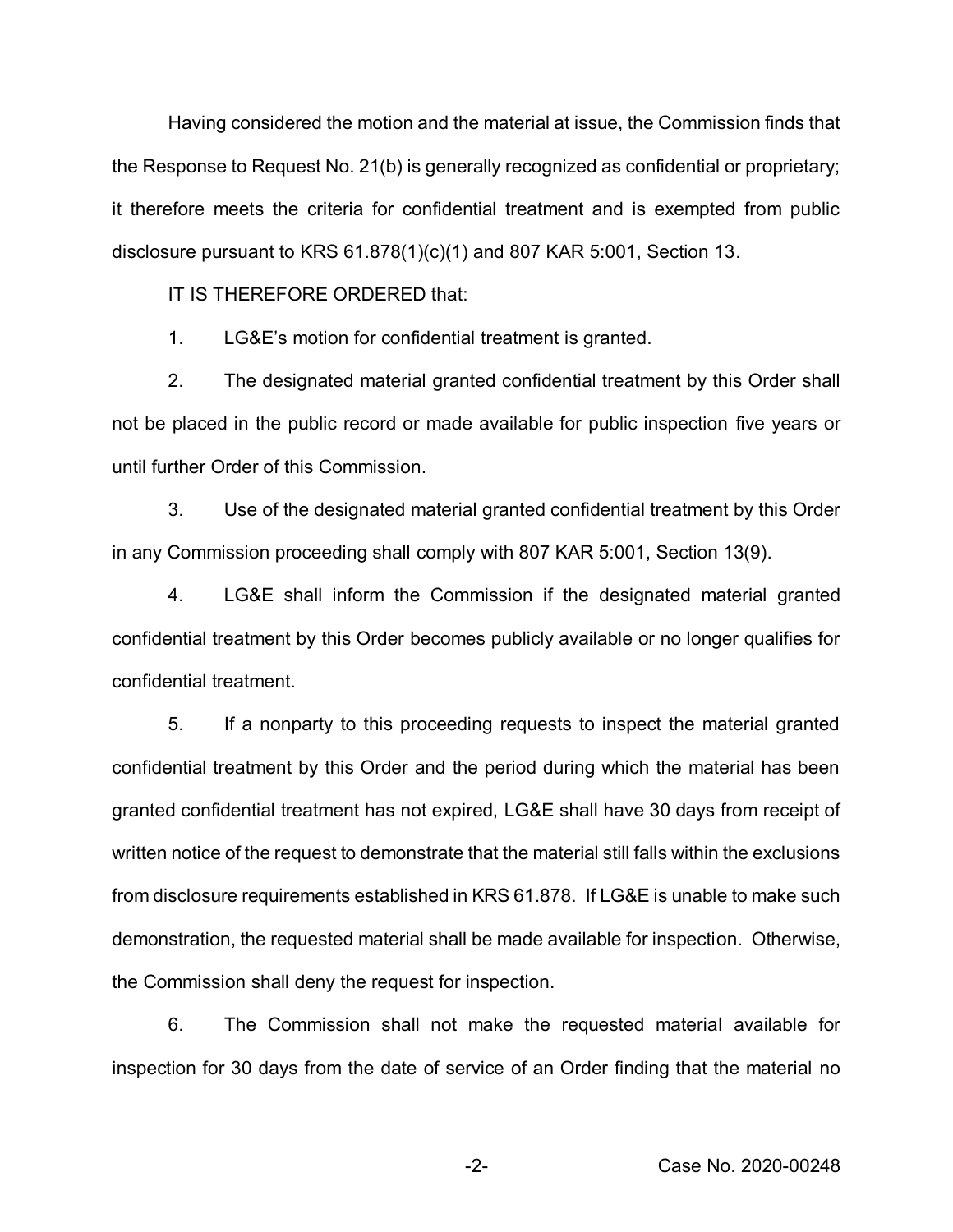longer qualifies for confidential treatment in order to LG&E to seek a remedy afforded by law.

# [REMAINDER OF PAGE INTENTIONALLY LEFT BLANK]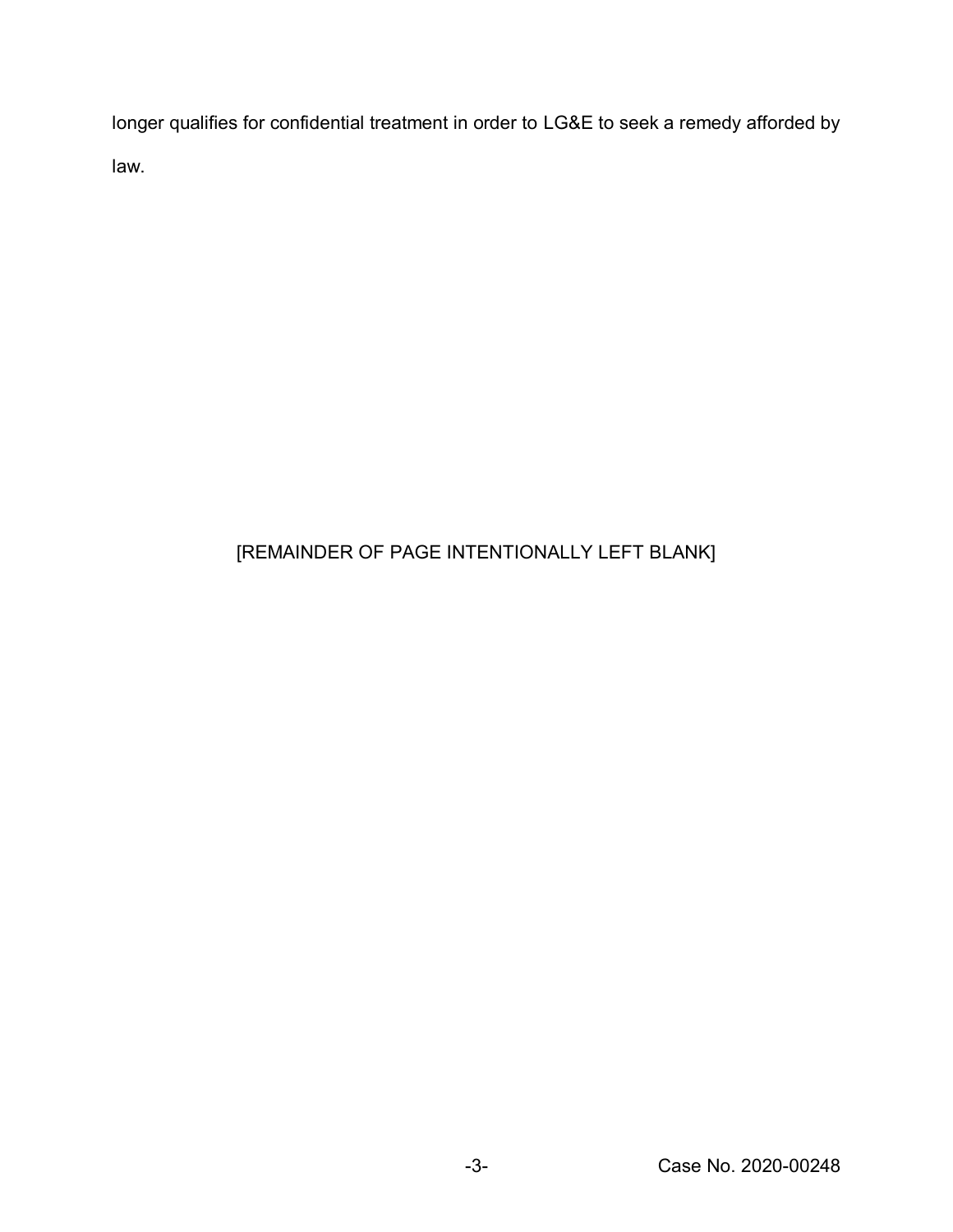By the Commission



ATTEST:

2 Bidwell

Executive Director

Case No. 2020-00248